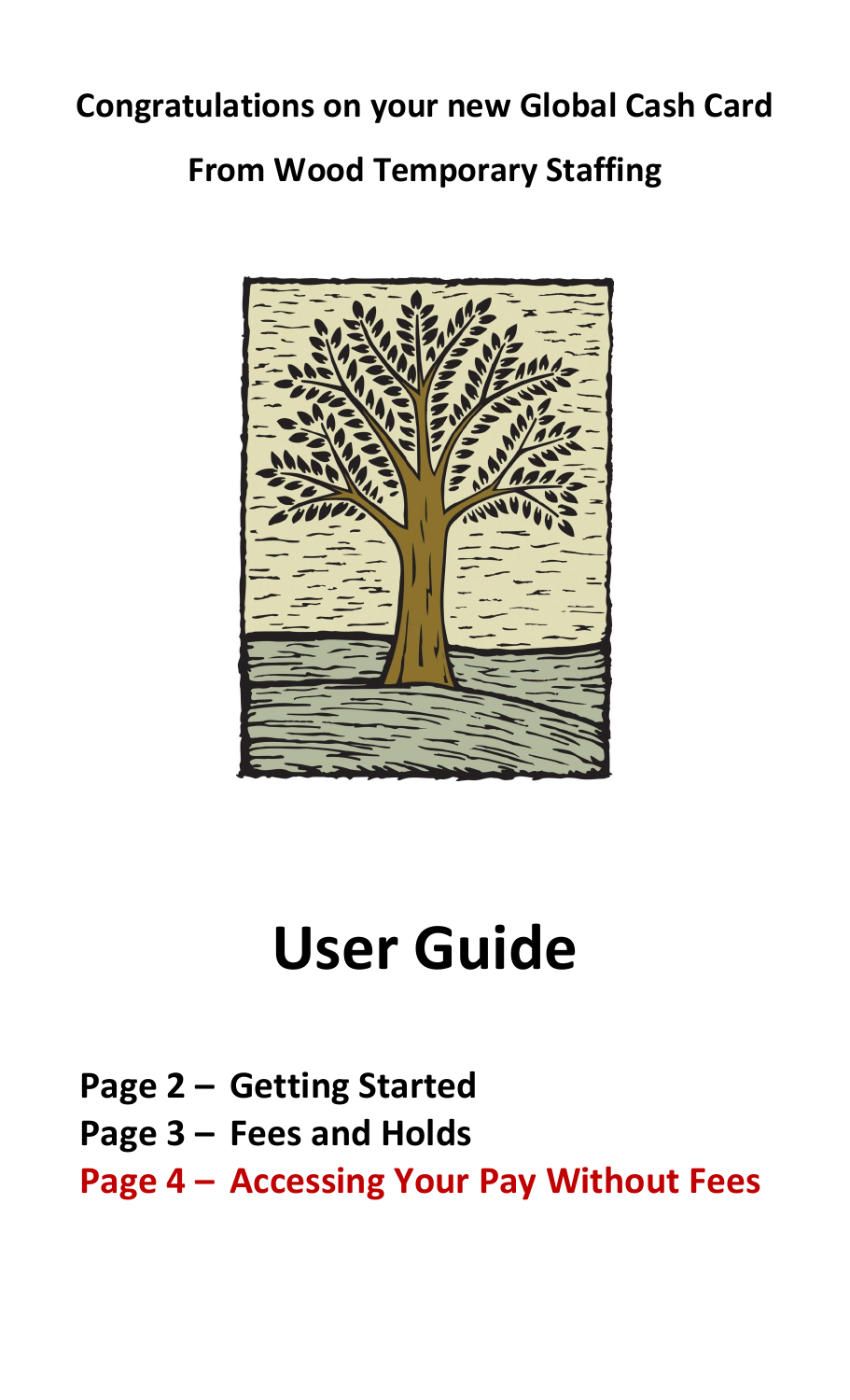### **Global Cash Card Information**

#### **Getting Started**

**Activating your card:** Before you can start using your card it must be activated. This can be done either over the telephone or online.

#### **To activate by Telephone:**

- 1) Call (866)929-8096
- 2) You will be asked to enter the number on the front of your card and the last four digits of your social security number.
- 3) After providing the requested information you will be asked to select a four digit PIN to be used for ATM transactions. Make your PIN something you can easily remember, but others will not guess. If you do write your PIN down, do not store it with your card.
- 4) Once your card is activated you can also call the number on the back of your card or (866)395-9200 to check your current balance, verify your last deposit, listen to recorded instructions on using your card, or speak with a customer service representative.

#### **To activate Online:**

- 1) Go to [www.globalcashcard.com/activate,](http://www.globalcashcard.com/activate) you will be asked for your card number, the card expiration date, and the last four digits of your social security number.
- 2) After card verification, you will be asked to select a username and password for access to your account online. You will also need to enter or verify your email address and home address.
- 3) Once you've completed your account setup, you can go to [cardholder.globalcashcard.com](https://cardholder.globalcashcard.com/) to check your balance and transaction history, transfer funds to another card, pay bills online, set-up and change text and email alerts, review fees associated with using the card, and locate surcharge free ATMs (Use the [Allpoint Network](http://www.allpointnetwork.com/atm-locators.aspx) for free ATM withdrawals.)

**Using your card out of state:** Geo-Fraud protection on your card helps protect you from unauthorized use. Initially, your card may only be used in your home state. If you will be traveling to another state, call (866)395-9200 or log onto [cardholder.globalcashcard.com](http://cardholder.globalcashcard.com/) to authorize additional states.

**Personalized Card:** A personalized card will be mailed to you at your home address approximately 10 days after your third payroll deposit. Once activated, your funds will automatically be moved to your personalized card. Keep your instant issue card in a safe place. If your personalized card is ever lost or stolen, contact Global Cash Card at (866)395- 9200. Your funds can be moved back to your original card for use until a new personalized card arrives.

**Text, e-mail, and Telephone Alerts plus Two-Way-Texting:** You may set up alerts to notify you when funds are loaded onto your card or notify you when your balance is low. As well, two-way-texting can be used to get you balance and transaction history any time using your cell phone. Alerts and two-way-texting can be set-up at [cardholder.globalcashcard.com.](https://cardholder.globalcashcard.com/)

**Know your Balance before you spend**: Knowing your balance will help you avoid the fee for transactions declined due to lack of funds. (See fee schedule on page 3.) There are several free ways to check your balance:

- Text BAL to 28547 if you've set-up two-way-texting (Normal messaging rates from your provider will apply.)
- Call the number on the back of your card or (866)395-9200
- **Go to [cardholder.globalcashcard.com](https://cardholder.globalcashcard.com/)**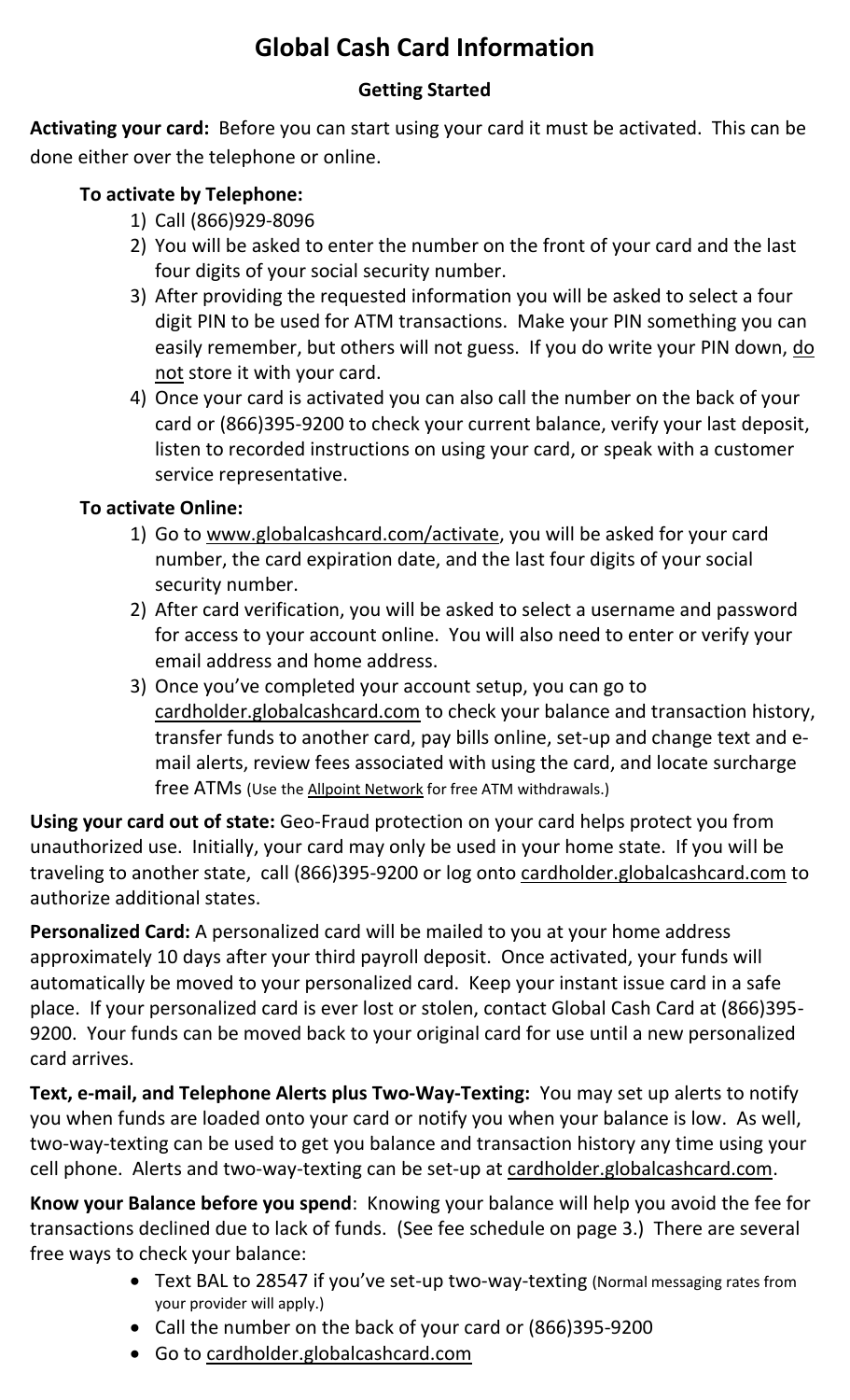**Be Aware of Pre-Authorization Holds:** Restaurants, Gas Stations, Hotels, and other entities may place a Pre-Authorization Hold on some of your funds to assure that you will have the funds to complete a transaction in the future. The amount held will not be available for use until the hold is released. Additionally, if you do not have enough funds available to cover the hold your transaction will be declined and you will be charged the declined transaction fee.

- Restaurants typically add 25% to the bill to cover any tip you may add when you sign the receipt. It can take several days for the amount held to be released and the amount you actually signed for to be charged to your account.
- Gas stations place a pre-authorization hold on your account of up to \$100 when you "pay at the pump." These funds can remain on hold for up to 5 days. It is recommended that when purchasing gas you pay inside for a specific amount.
- Hotels will place a pre-authorization hold on your account to assure you will have sufficient funds to cover the bill when you check out. The amount held will be unavailable for other purchases until the hold is released.

**Know your fees:** With free credit (signature) and debit (PIN) transactions plus free cash withdraws in the Allpoint ATM network, you should be able to use your Global Cash Card in your day to day activity without incurring a fee. To avoid potential fees, understand the fee schedule below and keep two primary things in mind: Know where the nearest Allpoint ATMs are and make sure you know your balance to avoid decline fees.

| <b>CARDHOLDER FEES</b>                                  |               |                                               |               |
|---------------------------------------------------------|---------------|-----------------------------------------------|---------------|
| <b>PAYCARD PROGRAM</b>                                  |               |                                               |               |
| Enrollment Fee/Annual Fee/Monthly Fee                   | No Fee        | Automated/Operator Assisted Telephone         | No Fee        |
| Rewards Program / Enrollment                            | No Fee        | Website Log In                                | No Fee        |
| <b>Card Replacement</b>                                 | No Fee        | Bill Pay (Online and Telephone)               | No Fee        |
| Periodic Statement (electronic or mail)                 | No Fee        | Text Alerts** (Automatic and Two Way)         | No Fee        |
| Inactivity Fee / Monthly                                | \$3.00        | <b>Balance Inquiry</b>                        | No Fee        |
| (After Ninety (90) Days of no transactions or deposits) |               | (Online/IVR/Text Msg**/Live Customer Service) |               |
| <b>ATM - United States</b>                              |               | <b>ATM - Outside the United States</b>        |               |
| Withdrawal (Surcharge Free/Allpoint)                    | No Fee        | Withdrawal                                    | $$3.50*$      |
| Withdrawal (Out of Network)                             | \$1.75        | <b>Other Transactions</b>                     | \$3.25        |
| <b>Other Transactions</b>                               | \$1.00        |                                               |               |
| <b>Point of Sale - United States</b>                    |               | <b>Point of Sale – Outside United States</b>  |               |
| Signature Purchase (credit)                             | No Fee        | Signature Purchase (credit)                   | No Fee *      |
| PIN Purchase (debit)                                    | No Fee        | PIN Purchase (debit)                          | \$1.75        |
| Decline - Signature/PIN                                 | \$0.80/\$0.45 | Decline - Signature/PIN                       | \$1.50/\$1.25 |
| <b>Money Transfer</b>                                   |               |                                               |               |
| Card to Card Worldwide - \$1-\$2500                     | No Fee        | Transfer to/from Checking Account (ACH)       | \$1.00        |
| (Daily Limit is \$2,500)                                |               |                                               |               |
| <b>Over the Counter "Bank Teller"</b>                   |               |                                               |               |
| Over the Counter (U.S.)                                 | No Fee        | Over the Counter (Outside U.S.)               | $2\% *$       |
| <b>Paper Check Options</b>                              |               |                                               |               |
| <b>Convenience Check</b>                                | No Fee        | G-Check (Written by you, cashed at Wal-mart)  | No Fee        |
| (Written & mailed by Global Cash Card)                  |               |                                               |               |
| *Currency Conversion Fee May Apply                      |               | **Phone carrier charges may apply             |               |

**See the next page for many ways to access your funds without a fee!**